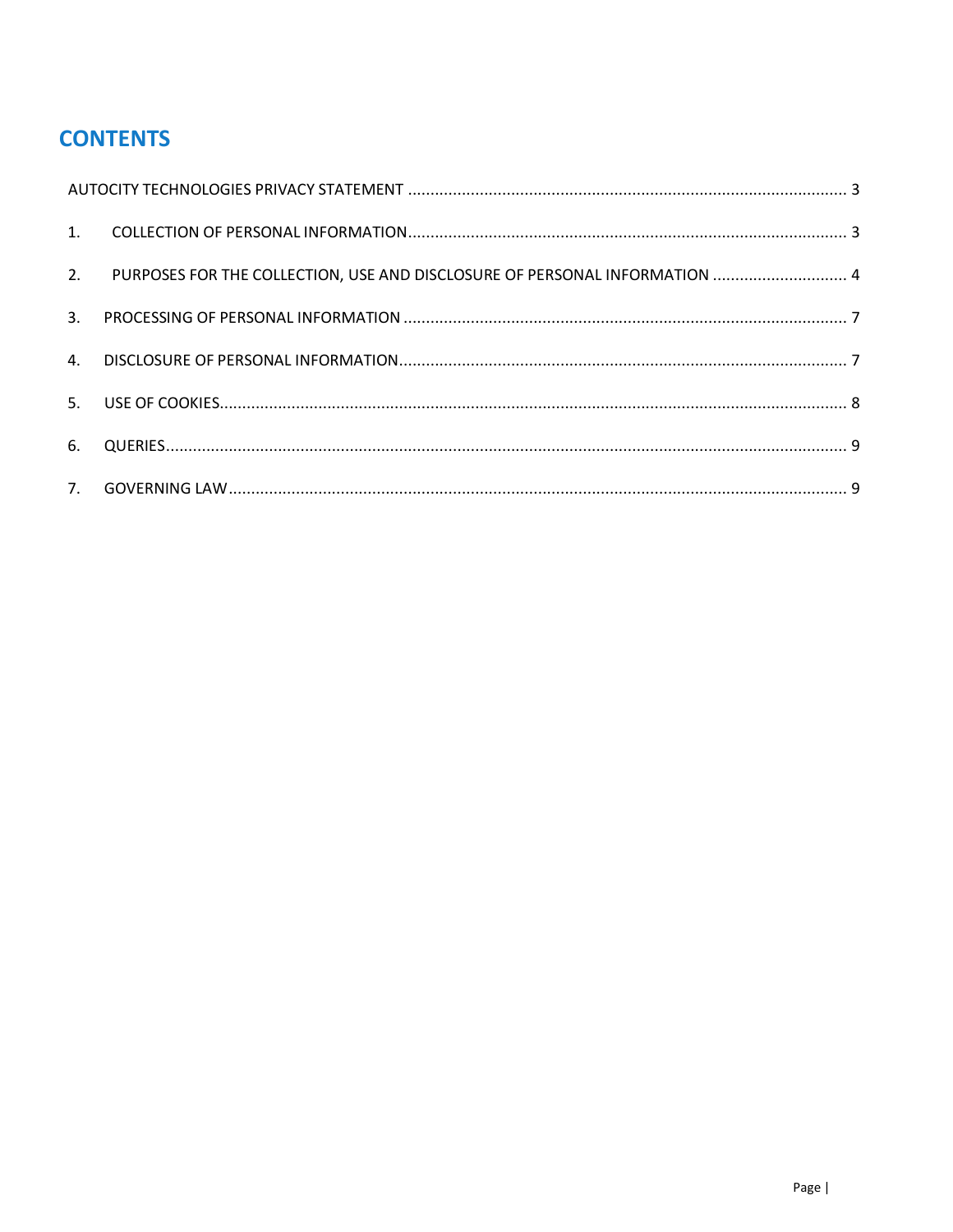# <span id="page-1-0"></span>**AUTOCITY PRIVACY STATEMENT**

The purpose of this document ("Privacy Statement") is to inform the reader of how AUTOCITY manages and processes (any operation or set of operations performed on data by any means such as collecting, recording, organization, storage, adaptation, or alteration of personal informationetc.) personal information. The manner in which AUTOCITY manages Personal Information (personal data, as defined in the data protection laws, includes, but is not limited to, names, postal address, email address, telephone number, date of birth etc.), is subject to the Electronic Communications and Transactions Act 25of 2002; Protection of Personal Information Act 4 of 2013 and the European Union General Data Protection Regulations ("Data Protection Laws").

When users (individuals who make use of any AUTOCITY websites and/or applications) interact with AUTOCITY, submit information to AUTOCITY, or sign up for any products and/or services offered by AUTOCITY, all personalinformation, which may be collected through our website or other channels, is treated as confidential and private. AUTOCITY manages the user's personal information in the following ways:

- By collecting personal information
- Using such personal information
- Sharing (amongst ourselves) the user's personal information
- Disclosing such personal information to AUTOCITY's authorised service providers as well as relevant third parties in the manner set forth in this Privacy Statement.

AUTOCITY may from time to time update this document to ensure that it is consistent with future developments, industry trends and/or any changes in legal or regulatory requirements.

#### <span id="page-1-1"></span>**1. COLLECTION OF PERSONAL INFORMATION**

- 1.1 Generally, AUTOCITY collects user Personal Information in the following ways:
	- 1.1.1 Upon submission of an application form or other forms relating to any of AUTOCITY's products and services.
	- 1.1.2 When interacting with AUTOCITY's Sales Representatives or staff (via telephone calls, letters, face-to-face meetings and emails).
	- 1.1.3 When making use of any AUTOCITY service i.e. Websites and/or applications.
	- 1.1.4 Upon submission of a request for AUTOCITY to contact them, or request to be included in an email or other mailing lists.
	- 1.1.5 When there is a response to AUTOCITY promotions, initiatives or to any request for additional Personal Data.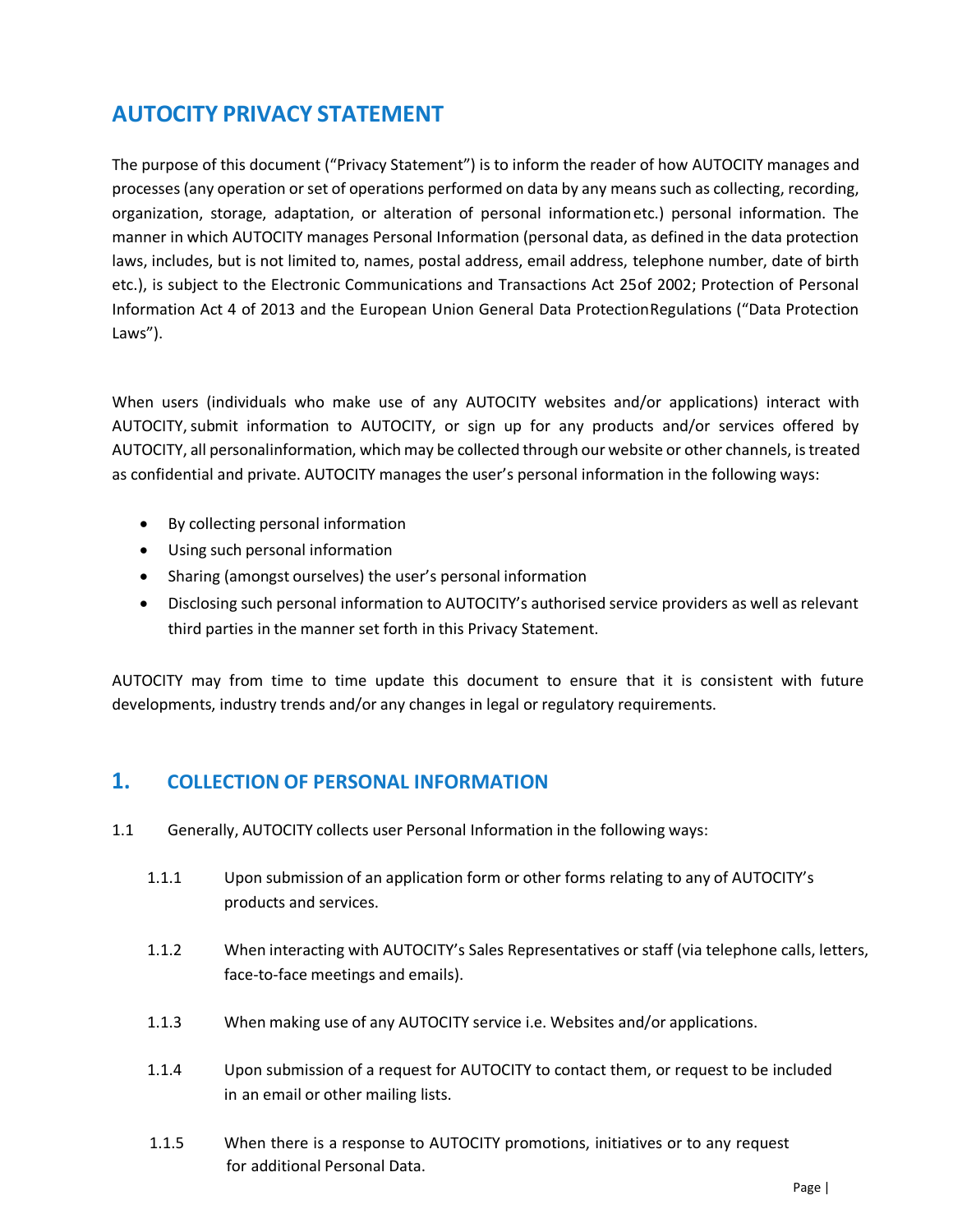- 1.1.6 When contacted by or respond to AUTOCITY marketing representatives, Sales Representatives or staff.
- 1.1.7 When AUTOCITY receives references from business partners and third parties.
- 1.1.8 When AUTOCITY seeks information from third parties in connection with the products and services applied for.
- 1.1.9 Upon submitting Personal Information to AUTOCITY for any other reason.
- 1.2 When a user browses AUTOCITY Websites, it is generally done anonymously. AUTOCITY does not automatically collect Personal Information unless such information is provided, or login credentials are used.
- 1.3 If AUTOCITY is provided with any Personal Information relating to a third party (e.g. information about a spouse, children, parents and/or employees), by submitting such information, a user confirms that the consent of the third party to provide AUTOCITY with such personal information has been obtained.
- 1.4 Users must ensure that all Personal information submitted to AUTOCITY is complete, accurate, true,and correct. Failure to do so may result in AUTOCITY's inability to provide users with the products and services requested.

## <span id="page-2-0"></span>**2. PURPOSES FOR THE COLLECTION, USE AND DISCLOSURE OF PERSONAL INFORMATION**

- 2.1 Generally, AUTOCITY collects, uses, and discloses Personal Information of users for the following purposes:
	- 2.1.1 To respond to queries and requests.
	- 2.1.2 To manage the administrative and business operations of AUTOCITY and comply with internal policies and procedures.
	- 2.1.3 To facilitate business asset transactions (which may extend to any mergers, acquisitions, or asset sales) involving any of the Companies.
	- 2.1.4 To match any Personal Information held, relating to any of the purposes listed herein.
	- 2.1.5 To resolve complaints and handle requests and/or enquiries.
	- 2.1.6 To prevent, detect, investigate a crime, analyse and manage commercial risks.
	- 2.1.7 To provide media announcements and responses.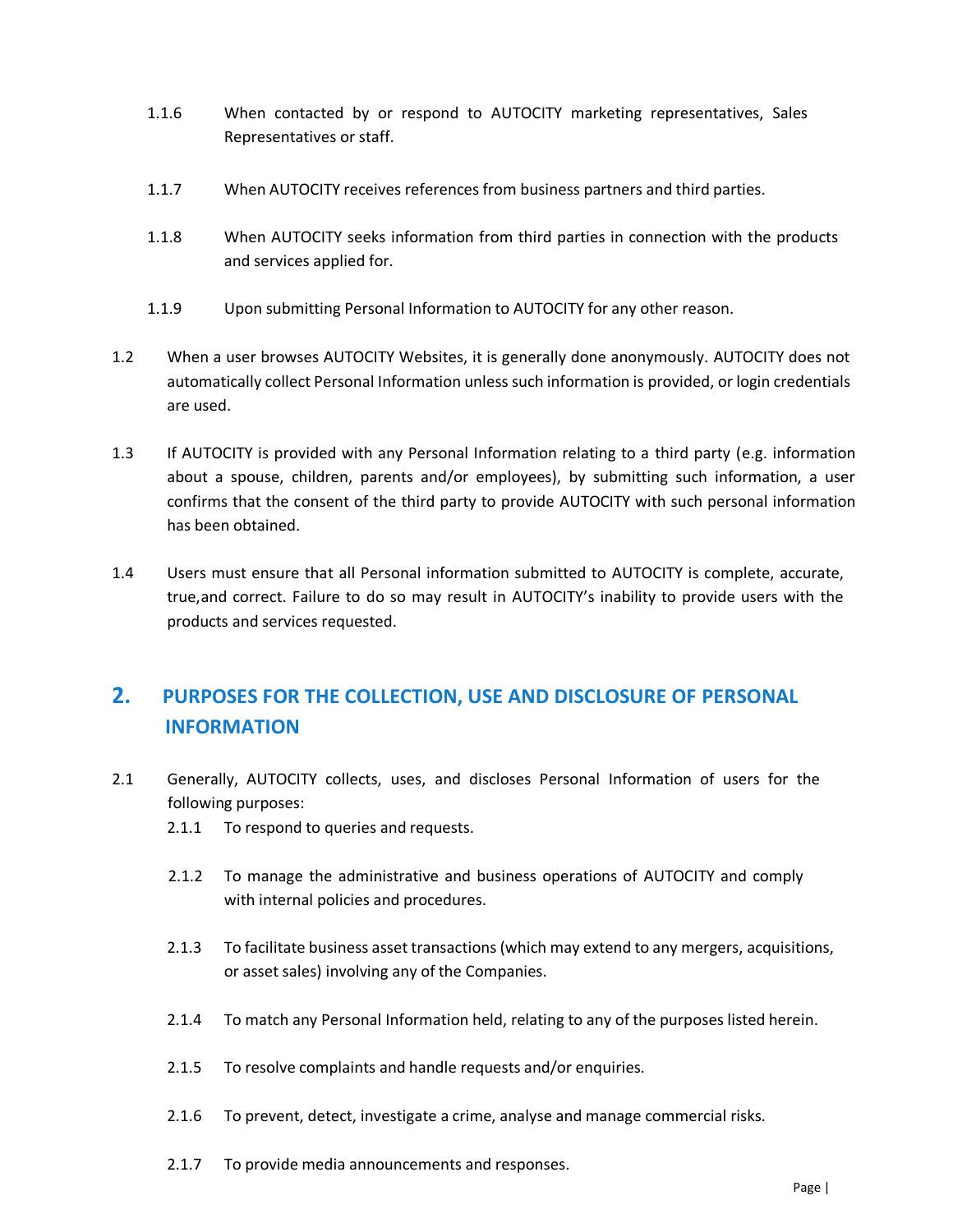- 2.1.8 To monitor or record phone calls and customer-facing interactions for quality assurance, employee training and performance evaluation and identity verification purposes.
- 2.1.9 For legal purposes (including but not limited to obtaining legal advice and dispute resolution).
- 2.1.10 To conduct investigations relating to disputes, billing, suspected illegal activities or fraud.
- 2.1.11 To meet or comply with any applicable rules, laws, regulations, codes of practice or guidelines issued by any legal or regulatory bodies which are binding on AUTOCITY (includingbut not limited to responding to regulatory complaints, reporting to regulatory bodies and conducting audit checks, due diligence and investigations).
- 2.1.12 For purposes which are reasonably related to the afore mentioned.
- 2.2 In addition to the above, AUTOCITY collects, uses, and discloses Personal Information of users for the following purposes:
	- 2.2.1 As a customer or an employee of an organisation which is a customer of AUTOCITY:
		- 2.2.1.1 Opening or continuation of accounts and establishing or providing users with the products and services subscribed to.
		- 2.2.1.2 Facilitating the continuation or termination of user subscription to AUTOCITY products and services.
		- 2.2.1.3 Facilitating the daily operation of the products and services (including but not limited to billing, customer service, customer verification, technical support, network maintenance and troubleshooting).
		- 2.2.1.4 Facilitating third party services if purchased, obtained, administered, or processed through AUTOCITY.
		- 2.2.1.5 Managing and executing AUTOCITY service level agreements with users.
		- 2.2.1.6 Processing of payment instructions, direct debit facilities and/or credit facilities requested by users.
		- 2.2.1.7 Enforcement of repayment obligations (including but not limited to debt collection, filing of claims and retrieval of payments from losses made by service partners).
		- 2.2.1.8 Administering and processing any insurance claims and payments arising under the respective policies.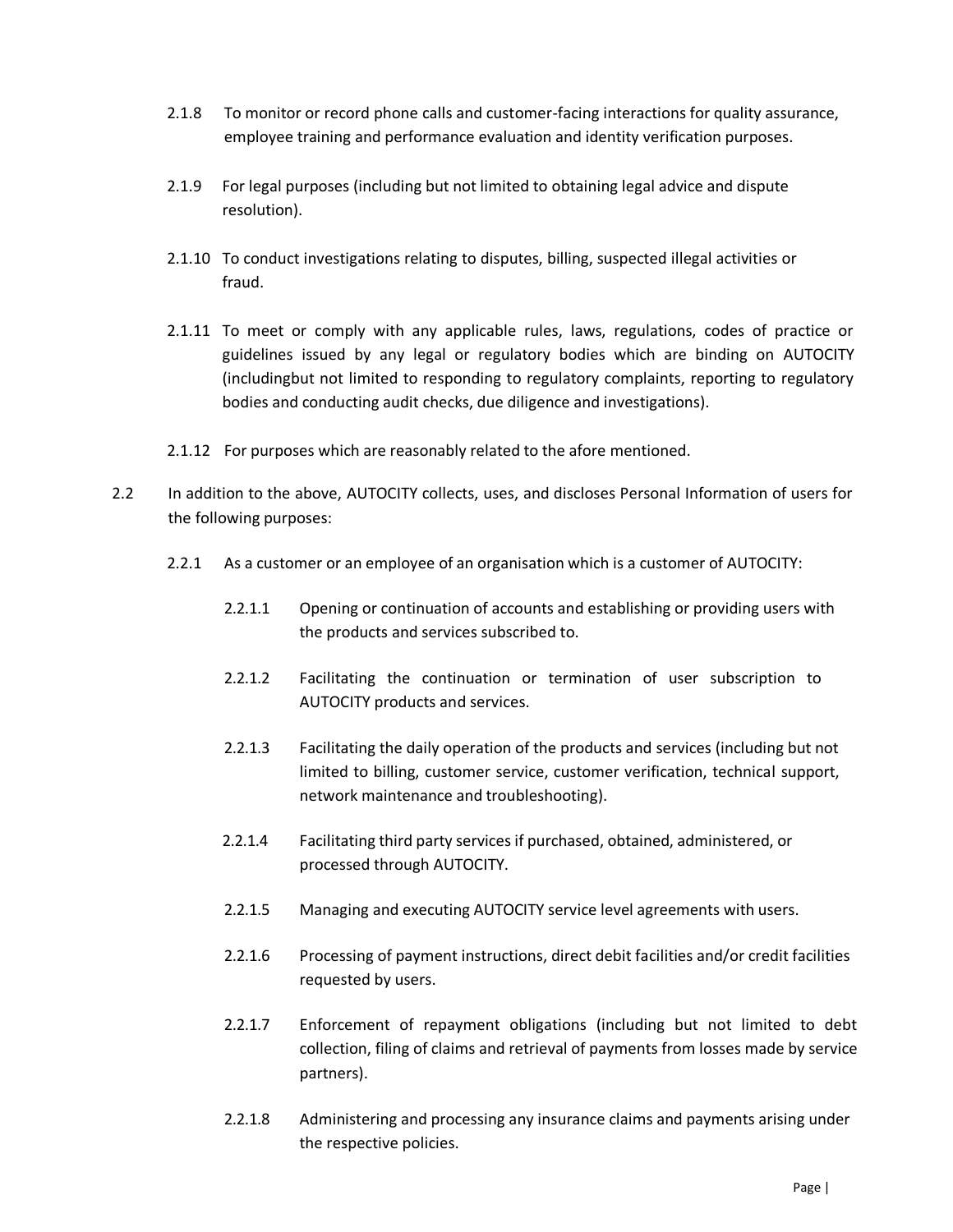- 2.2.1.9 Credit and internal risk management (including but not limited to performing credit checks and disclosures to law enforcement agencies).
- 2.2.1.10 Generation of internal reports (including but not limited to annual, operational and management reports).
- 2.2.1.11 Processing referral payments and commission fees to AUTOCITY's external partners.
- 2.2.1.12 Administering fee adjustments, refunds and waivers.
- 2.2.1.13 Notifying users of their entitlements under loyalty and reward programs with AUTOCITY.
- 2.2.1.14 Analysing user experience with AUTOCITY products and services to help us improve, review, develop and efficiently manage the products and services offered; and
- 2.2.1.15 For purposes which are reasonably related to the afore mentioned.
- 2.3 Furthermore, where permitted under the Data Protection Laws:

AUTOCITY may also collect, use, and disclose Personal Information of users for the following additional purposes:

- 2.3.1 To conduct market research and surveys to enable AUTOCITY to understand and determine customer location, preferences, and demographics in order to develop special offers and marketing programs in relation to AUTOCITY products and services, and to improve our service delivery and customer experience.
- 2.3.2 To communicate advertisements involving details of AUTOCITY's products and services, special offers and rewards, either to general customers, or to communicate advertisements which AUTOCITY has identified as being of interestto specific users (this includes but is not limited to upselling, cross selling and telemarketing).
- 2.3.3 To organise promotional events and corporate social responsibility projects.
- 2.3.4 For purposes which are reasonably related to the afore mentioned.
- 2.4 In relation to particular products and services or user interactions, AUTOCITY may also specificallynotify users of other purposes for which personal information is collected, used, or disclosed.
- 2.5 Users have a choice to withdraw consent for receiving marketing or promotional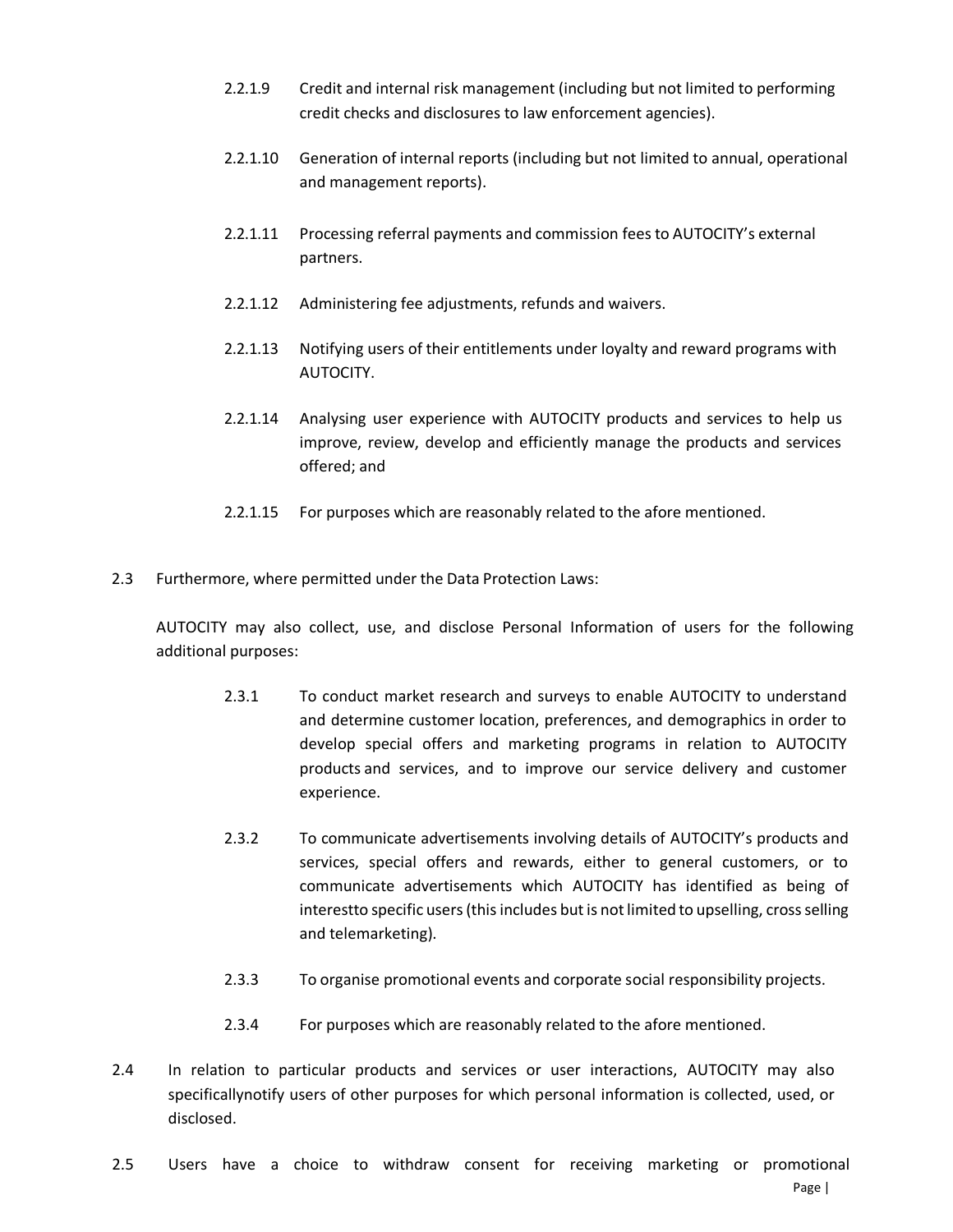materials/communication. Users may contact AUTOCITY using the Head Office contact details found on the main website [www.autocitygroup.co.za.](http://www.autocitygroup.co.za/)

2.6 Once AUTOCITY receives confirmation that a user wishes to withdraw consent for marketing orpromotional materials/communication, it may take up to 30 (thirty) working days for the withdrawal to be reflected on the system. Note that even upon withdrawal of consent for the receipt of marketing or promotional materials, AUTOCITY may still contact users for other purposes in relation to the products and services held by users or subscriptions to AUTOCITY.

#### <span id="page-5-0"></span>**3. PROCESSING OF PERSONAL INFORMATION**

- 3.1 By providing Personal Information to AUTOCITY, users acknowledge that the information has beencollected from them directly and there is consent for AUTOCITY to process such information.
- 3.2 Where users submit Personal Information (such as name, address, telephone number and email address) via the AUTOCITY Website (e.g. through completing any online form) the following principles are observed in the processing of such information:
	- 3.2.1 AUTOCITY will only collect Personal Information for a specific purpose. The specific purpose for which information is collected will be apparent from the context in which it is requested.
	- 3.2.2 AUTOCITY will only process Personal Information in a manner that is adequate, relevant and not excessive in the context of the purpose for which it is processed.
	- 3.2.3 Personal Information will only be processed for the purpose for which it was collected, unless the user has agreed to an alternative purpose in writing or AUTOCITY is permitted in terms of legislation of general application dealing primarily with the protection of Personal Information.
	- 3.2.4 AUTOCITY will keep a record of all Personal Information collected and the specific purpose for which it was collected for a period of 1 (one) year from the date on which it was last used.
	- 3.2.5 AUTOCITY will not disclose user Personal Information relating to any third party, unless prior written consent has been obtained from the user, or where AUTOCITY is required to do so bylaw.
	- 3.2.6 If Personal Information is released with consent of the user, AUTOCITY will retain a record ofthe information released, the third party to which it was released, the reason for the release and the date of release, for a period of 1 (one) year from the date on which it was released.
	- 3.2.7 AUTOCITY will destroy or delete any Personal Information that is no longer needed by AUTOCITY for the purpose it was initially collected, or subsequently processed.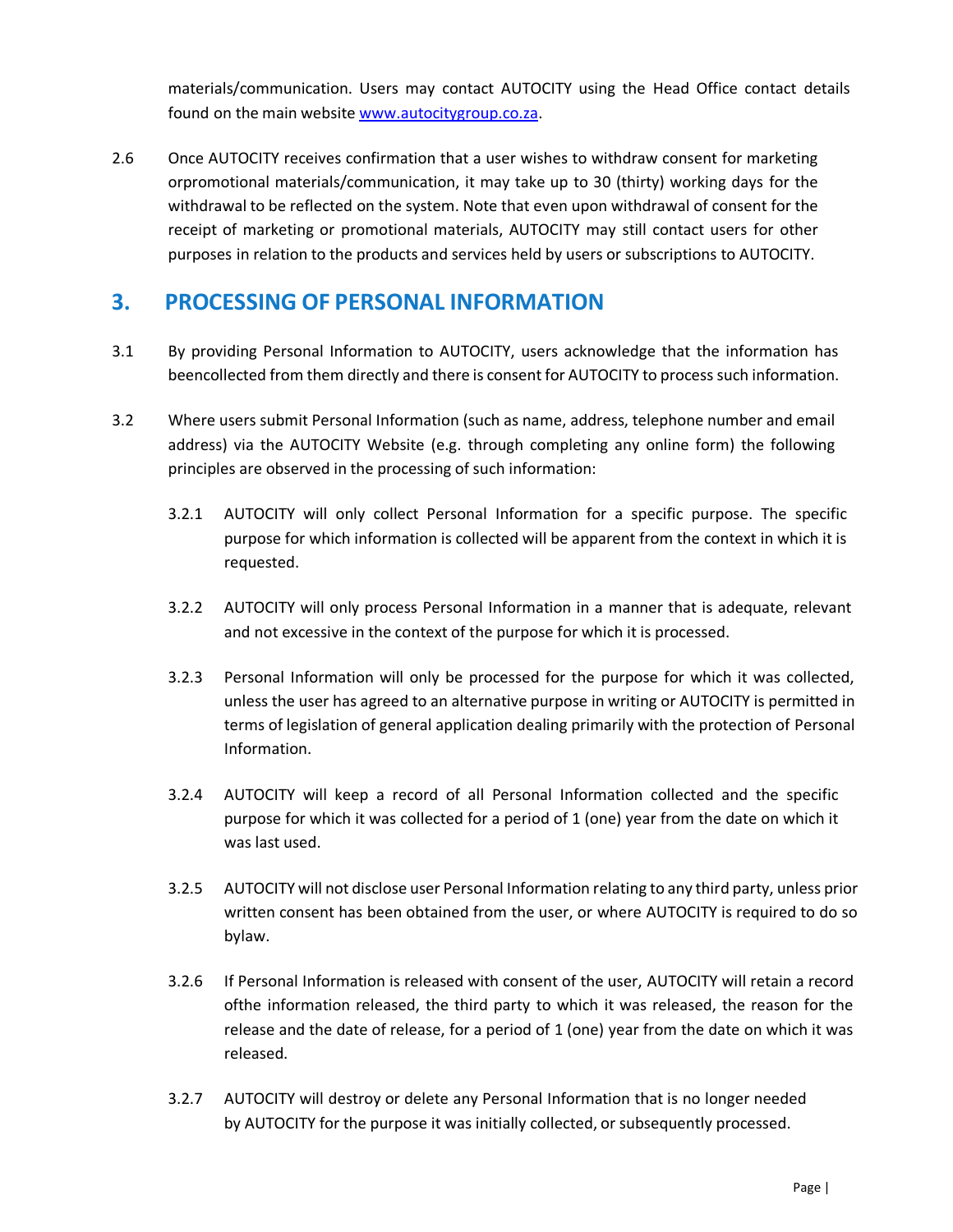#### <span id="page-6-0"></span>**4. DISCLOSURE OF PERSONAL INFORMATION**

- 4.1 AUTOCITY will take reasonable steps to protect Personal Information of users against unauthorised disclosures. Subject to the provisions of any applicable law, Personal Information may be disclosed for the purposes listed above (where applicable), to the following:
	- 4.1.1 AUTOCITY's related corporations and employees to provide content, products and services toaddress user questions and requests in relation to customer accounts, subscription and billing arrangements with AUTOCITY as well as products and services.
	- 4.1.2 Companies providing services relating to insurance and consultancy to AUTOCITY.
	- 4.1.3 Agents, contractors or third party service providers who provide operational services to AUTOCITY, such as courier services, telecommunications, information technology, payment,printing, billing, payroll, processing, technical services, training, market research, call centre, security or other services to AUTOCITY.
	- 4.1.4 Vendors or third-party service providers in connection with marketing promotions and services offered by AUTOCITY.
	- 4.1.5 Other telecommunications, content or other service providers to facilitate their provision of content or services, or for interconnection, inter-operability, system operation and maintenance and billing between service providers.
	- 4.1.6 Collection and repossession agencies in relation to the enforcement of repayment obligations for debts.
	- 4.1.7 Credit bureaus for the purpose of preparing credit reports or evaluation of creditworthiness.
	- 4.1.8 External banks, credit card companies and their respective service providers.
	- 4.1.9 AUTOCITY's professional advisers such as auditors and lawyers.
	- 4.1.10 Relevant government regulators, statutory boards or authorities or law enforcement agencies to comply with any laws, rules, guidelines and regulations or schemes imposed by any governmental authority.
	- 4.1.11 Any other party to whom users authorise AUTOCITY to disclose Personal Information to.

#### <span id="page-6-1"></span>**5. USE OF COOKIES**

5.1 AUTOCITY uses cookies (a small piece of information that is placed on a user's computer when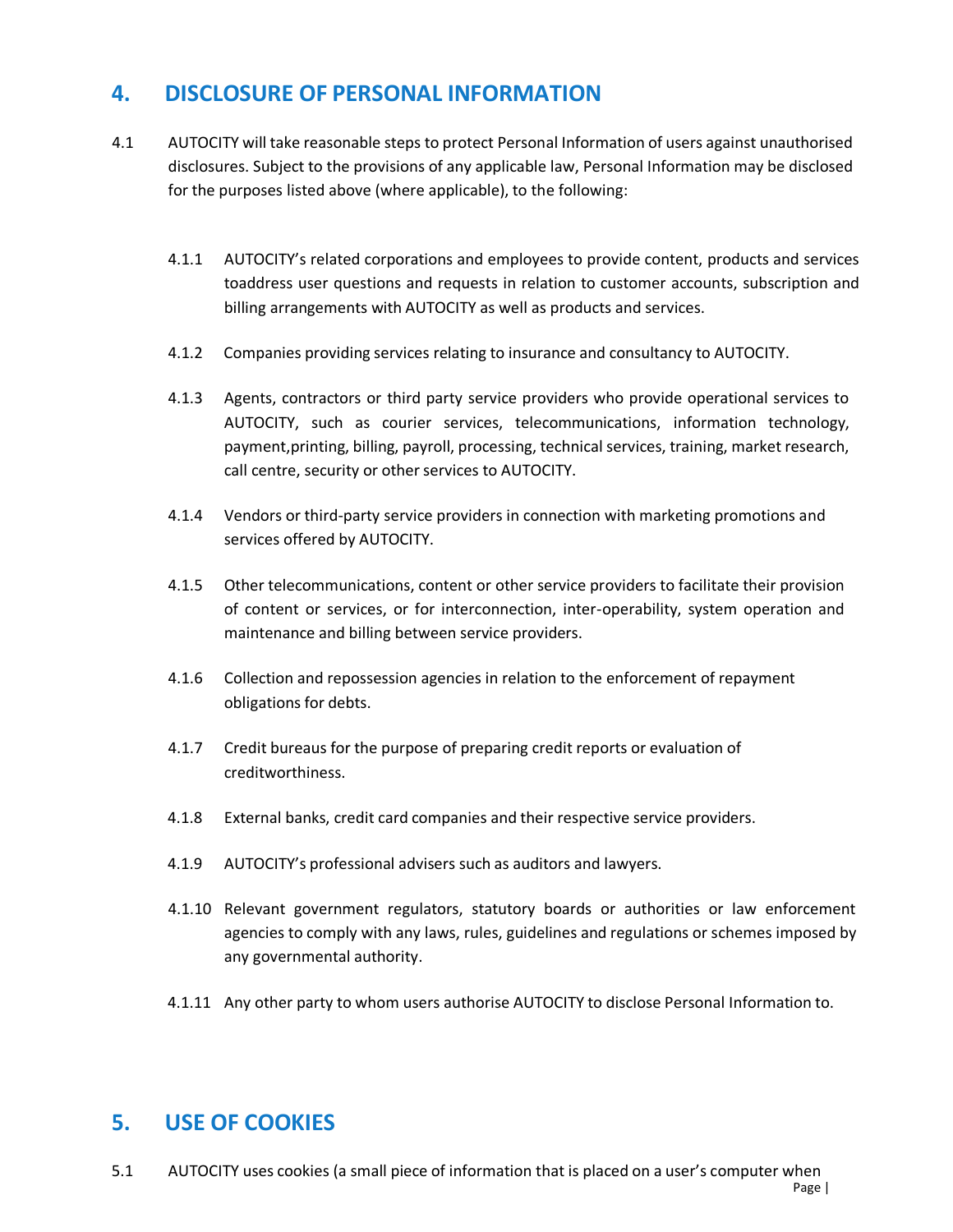visiting certain websites) for the following purposes:

- 5.1.1 To enable certain features and functions on websites, e.g. remembering user-id, favourite channel selections, browsing and other service preferences.
- 5.1.2 To build up a profile of how users experience the website.
- 5.1.3 To improve the efficiency of AUTOCITY's website.
- 5.1.4 To administer services to users and advertisers.
- 5.1.5 To establish usage statistics.
- 5.2 Most internet browsers provide users with the option of turning off the processing of cookies (please see the "help" section of the browser), but this may result in the loss of functionality, restrict use of the website and/or delay or affect the way in which it operates.
- 5.3 Advertisements on the AUTOCITY website may be provided by third party advertisers and their agencies. These may generate cookies to track how many people have seen a particular advertisement (or use the services of third parties to do this), and to track how many people have seen it more than once. AUTOCITY does not control these third parties and their cookie policies. Should users have any questions about AUTOCITY's Data Privacy Policy, they may contact AUTOCITY.
- 5.4 AUTOCITY is not responsible for the Personal Information policies (including Personal Informationprotection and cookies), content or security of any third party websites linked to the Website.

## <span id="page-7-0"></span>**6. QUERIES**

- 6.1 If a user :
	- 6.1.1 Would like to withdraw consent to any use of their Personal Information as set out in this Privacy Statement, they may contact AUTOCITY's Marketing Department on [webadmin@autocity.co.za.](mailto:webadmin@autocity.co.za)
	- 6.1.2 Would like to obtain access and make corrections to their Personal Information records, they may contact the account executive that manages their account.
- 6.2 If your Personal Information has been provided to AUTOCITY by a third party (e.g. a referrer), users should contact that organisation or individual to make such queries, complaints, and access correction requests to AUTOCITY on their behalf.
- 6.3 If a user withdraws their consent to any or all use of Personal Information, depending on the nature of such a request, AUTOCITY may not be in a position to continue to provide its products andservices